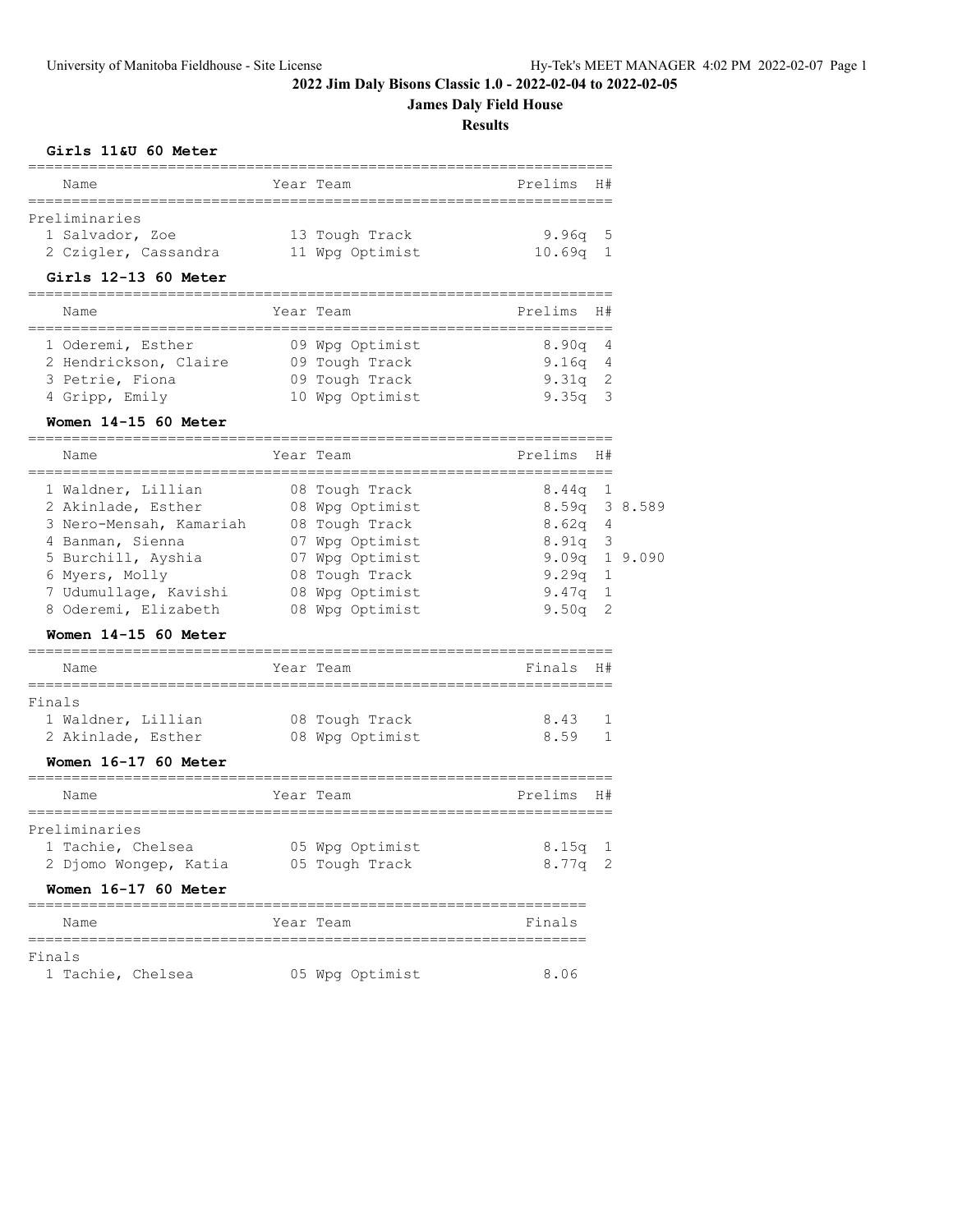**James Daly Field House**

**Results**

### **Women 18-19 60 Meter**

| Name                                                  | Year Team                    | Prelims                 | H#             |         |
|-------------------------------------------------------|------------------------------|-------------------------|----------------|---------|
|                                                       |                              |                         |                |         |
| Preliminaries                                         |                              |                         |                |         |
| 1 McKim, Signy                                        | 04 Tough Track               | 8.42q                   | 3              |         |
| 2 Marriott, Kendall                                   | 03 Manitoba Bisons           | 8.43q                   |                | 4 8.424 |
| 3 Simcoe, Jennifer                                    | 03 Manitoba Bisons           | 8.55q                   | 2              |         |
| 4 Malok, Winny                                        | 03 Manitoba Bisons           | 9.06q                   | 5              |         |
| 5 Peeler, Lauryn                                      | 04 Wpg Optimist              | 9.09q                   |                | 2 9.085 |
| Women 18-19 60 Meter<br>============================= |                              |                         |                |         |
| Name<br>===============                               | Year Team<br>=============== | Finals<br>============= | H#             |         |
| Finals                                                |                              |                         |                |         |
| 1 Marriott, Kendall                                   | 03 Manitoba Bisons           | 8.35                    | 1              |         |
| 2 McKim, Signy                                        | 04 Tough Track               | 8.36                    | $\mathbf{1}$   |         |
| 3 Simcoe, Jennifer                                    | 03 Manitoba Bisons           | 8.51                    | 1              |         |
|                                                       |                              |                         |                |         |
| Women 20-34 60 Meter<br>----------------------------  |                              |                         |                |         |
| Name                                                  | Year Team                    | Prelims                 | H#             |         |
| Preliminaries                                         |                              |                         |                |         |
| 1 Kluyts, Catharina                                   | 99 AB Golden Bears           | 7.80q                   | 4              |         |
| 2 Turner, Tegan                                       | 96 Bison Athletics           | 7.83q                   | 5              |         |
| 3 Gordon, Donnae                                      | 01 Manitoba Bisons           | 8.02q                   | $\mathcal{E}$  |         |
| 4 Davis, Nicole                                       | 00 Manitoba Bisons           | 8.07q                   | 2              |         |
| 5 Lovsin, Julia                                       | 01 AB Golden Bears           | 8.09q                   | $\mathfrak{D}$ |         |
| 6 Bestland, Abby                                      | 02 Manitoba Bisons           | 8.40q                   |                | 1 8.395 |
| 7 Morgan, Yvette                                      | 96 Bison Athletics           | 8.40q                   |                | 2 8.397 |
| 8 Knaggs, Brooklyn                                    | 00 Manitoba Bisons           | 8.43q                   |                | 4 8.423 |
| 9 Burkard, Annika                                     | 98 Manitoba Bisons           | 8.49q                   | 5              |         |
| 10 Senesie, Umuhawa                                   | 01 Manitoba Bisons           | 8.56q                   | 5              |         |
| 11 Smith, Sarah                                       | 99 Manitoba Bisons           | 8.59q                   |                | 3 8.589 |
| 12 Kamlish, Sophie                                    | 96 Flying M AC               | 8.61q                   | 3              |         |
| 13 Jensen, Eva                                        | 99 Manitoba Bisons           | 9.12q                   | 4              |         |
| 14 Beynon, Valerie                                    | 91 Wpg Optimist              | 9.13q                   | 5              |         |
| Women 20-34 60 Meter<br>------------------------      |                              |                         |                |         |
| Name                                                  | Year Team                    | Finals                  | H#             |         |
| Finals                                                | ===============              |                         |                |         |
| 1 Kluyts, Catharina                                   | 99 AB Golden Bears           | 7.71                    | 1              |         |
| 2 Turner, Tegan                                       | 96 Bison Athletics           | 7.80                    | 1              |         |
| 3 Gordon, Donnae                                      | 01 Manitoba Bisons           | 7.96                    | 1              |         |
| 4 Davis, Nicole                                       | 00 Manitoba Bisons           | 8.05                    | 1              |         |
| 5 Lovsin, Julia                                       | 01 AB Golden Bears           | 8.20                    | 1              |         |
| 6 Senesie, Umuhawa                                    | 01 Manitoba Bisons           | 8.31                    | 2              |         |
| 7 Bestland, Abby                                      | 02 Manitoba Bisons           | x8.39                   | 1              |         |
| 8 Morgan, Yvette                                      | 96 Bison Athletics           | 8.47                    | 1              |         |
| 9 Knaggs, Brooklyn                                    | 00 Manitoba Bisons           | x8.55                   | $\overline{c}$ |         |
| 10 Smith, Sarah                                       | 99 Manitoba Bisons           | x8.71                   | $\overline{c}$ |         |
|                                                       |                              |                         |                |         |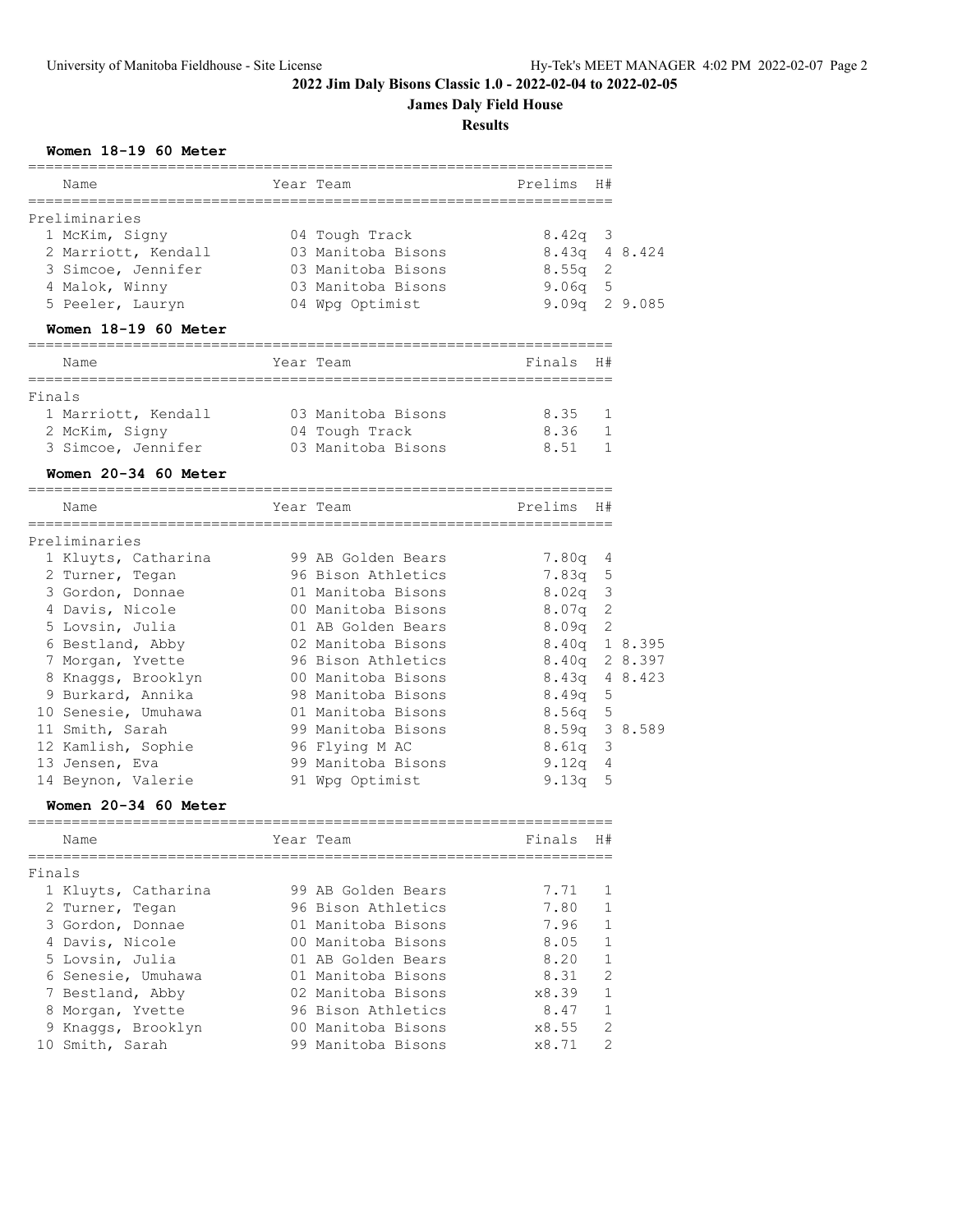### **James Daly Field House**

|        | Women 35+ 60 Meter                                |             |                    | <b>Results</b> |                |
|--------|---------------------------------------------------|-------------|--------------------|----------------|----------------|
|        | Name                                              |             | Year Team          | Prelims        | H#             |
|        | ===========<br>Preliminaries                      | :========== |                    |                |                |
|        | 1 Babalola, Omena<br>Girls 12-13 300 Meter        |             | 68 Wpg Optimist    | 9.74q 5        |                |
|        | Name                                              |             | Year Team          | Finals         | H#             |
| Finals | ===========                                       |             |                    |                |                |
|        | 1 Hendrickson, Claire                             |             | 09 Tough Track     | 47.27          | 2              |
|        | 2 Oderemi, Esther                                 |             | 09 Wpg Optimist    | 47.67          | 1              |
|        | 3 Arkova-Tough, Nina                              |             | 09 Tough Track     | 49.55          | 1              |
|        | 4 Petrie, Fiona                                   |             | 09 Tough Track     | 50.49          | $\overline{2}$ |
|        | Women 14-15 300 Meter<br>________________________ |             |                    |                |                |
|        | Name                                              |             | Year Team          | Finals         | H#             |
|        | 1 Waldner, Lillian                                |             | 08 Tough Track     | 44.10          | 4              |
|        | 2 Djomo Chankio, Cecilia                          |             | 08 Tough Track     | 46.57          | 1              |
|        | 3 Myers, Molly                                    |             | 08 Tough Track     | 50.10          | 1              |
|        | 4 Oderemi, Elizabeth                              |             | 08 Wpg Optimist    | 53.23          | 1              |
|        | Women 16-17 300 Meter                             |             |                    |                |                |
|        | Name                                              |             | Year Team          | Finals         | H#             |
|        | 1 Lawrence, Amira                                 |             | 06 Wpg Optimist    | 42.79          | 5              |
|        | 2 Dutta, Spreeha                                  |             | 05 Fort Richmond   | 51.76          | 1              |
|        | Women 18-19 300 Meter                             |             |                    |                |                |
|        | Name                                              |             | Year Team          | Finals         | H#             |
|        | 1 Nonato, Zoe                                     |             | 04 Wpg Optimist    | 41.94          | 6              |
|        | 2 Stefaniuk, Katrina                              |             | 04 Wpg Optimist    | 42.33          | 5              |
|        | 3 Nfon, Ashley                                    |             | 03 AB Golden Bears | 42.38          | 5              |
|        | Women 20-34 300 Meter                             |             |                    |                |                |
|        | Name                                              |             | Year Team          | Finals         | H#             |
|        | 1 Kluyts, Catharina                               |             | 99 AB Golden Bears | 39.86          | 6              |
|        | 2 Sinnatamby, Tristan                             |             | 00 AB Golden Bears | 41.13          | 6              |
|        | 3 Gelineau, Sophie                                |             | 98 AB Golden Bears | 41.66          | 6              |
|        | 4 Lovsin, Julia                                   |             | 01 AB Golden Bears | x41.99         | 5              |
|        | 5 Davis, Alex                                     |             | 02 Manitoba Bisons | 43.38          | 4              |
|        | 6 Passler Bates, Danika                           |             | 97 Manitoba Bisons | 43.49          | 4              |
|        | 7 Towns, Tara                                     |             | 99 Manitoba Bisons | 43.71          | 4              |
|        | 8 Rummery, Amanda                                 |             | 97 Green&Gold      | 43.77          | 3              |
|        | 9 Senesie, Umuhawa                                |             | 01 Manitoba Bisons | x44.25         | 3              |
|        | 10 Morgan, Yvette                                 |             | 96 Bison Athletics | 44.80          | 3              |
|        | 11 Friesen, Courtney                              |             | 98 Manitoba Bisons | x46.80         | $\overline{c}$ |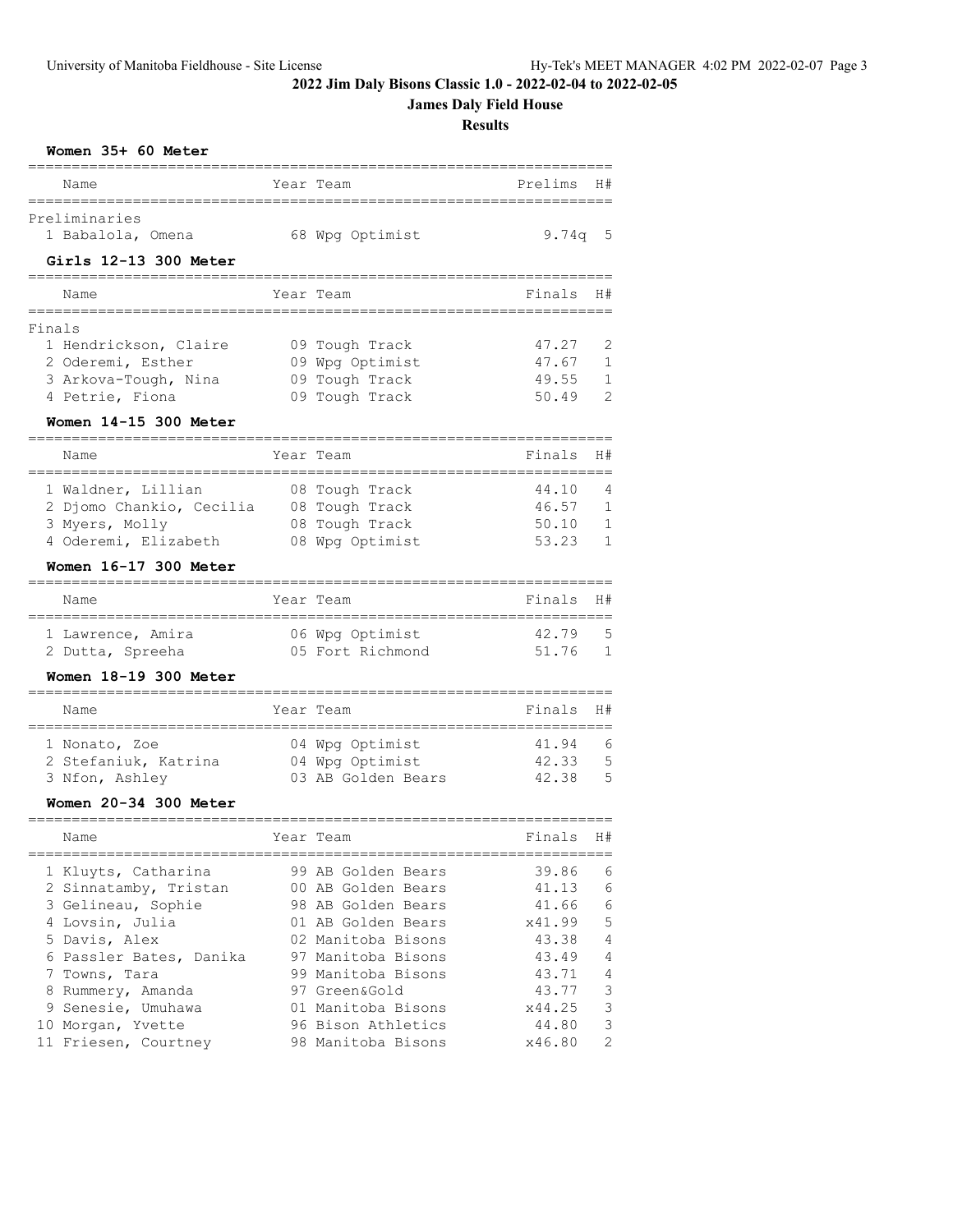# **James Daly Field House**

|                                        |                                          | <b>Results</b>                         |                |
|----------------------------------------|------------------------------------------|----------------------------------------|----------------|
| Girls 12-13 600 Meter                  |                                          |                                        |                |
| Name                                   | Year Team                                | Finals                                 | H#             |
| 1 Hendrickson, Claire                  | 09 Tough Track                           | 1:54.00                                | 3              |
| 2 Arkova-Tough, Nina                   | 09 Tough Track                           | 1:58.44                                | 3              |
| Women 14-15 600 Meter                  |                                          |                                        |                |
| Name                                   | Year Team                                | Finals                                 | H#             |
| 1 De Smet, Annika                      | 08 Wpg Optimist                          | 1:41.26                                | 2              |
| 2 Aiello, Lilianna                     | 08 Wpg Optimist                          | 1:52.97                                | $\mathcal{S}$  |
| Women 16-17 600 Meter                  |                                          |                                        |                |
| Name                                   | Year Team                                | Finals                                 | H#             |
| 1 Pauley, Mackenzie                    | 05 Wpg Optimist                          | 1:45.30                                | 2              |
| 2 Goncalves, Ava                       | 05 Wpg Optimist                          | 1:45.41                                | $\overline{c}$ |
| 3 McDonald, Morgan                     | 05 Wpg Optimist                          | 1:54.95                                | $\overline{c}$ |
| Women 18-19 600 Meter                  |                                          |                                        |                |
| Name                                   | Year Team                                | Finals                                 | H#             |
| 1 Christie, Cadence                    | 04 Wpg Optimist                          | 1:36.63                                | 1              |
| 2 Francis, Lily                        | 04 Manitoba Bisons                       | 1:51.55                                | $\overline{c}$ |
| Women 20-34 600 Meter                  |                                          |                                        |                |
| Name                                   | Year Team                                | Finals                                 | H#             |
| 1 Gelineau, Sophie                     | 98 AB Golden Bears                       | 1:37.34                                | 1              |
| 2 Goodall, Darby                       | 99 Manitoba Bisons                       | 1:37.71                                | $\mathbf{1}$   |
| 3 Klippenstein, Amy<br>4 Davis, Alex   | 00 Manitoba Bisons<br>02 Manitoba Bisons | 1:39.77<br>1:42.87                     | 1<br>1         |
| 5 Poulton, Dana                        | 01 Manitoba Bisons                       | x1:46.26                               | $\overline{c}$ |
| 6 Watson, Emily                        | 00 Manitoba Bisons                       | x1:48.99                               | $\overline{c}$ |
| -- Sinnatamby, Tristan                 | 00 AB Golden Bears                       | DNF                                    | 1              |
| Women 14-15 1000 Meter                 |                                          |                                        |                |
| Name<br>._____________________________ | Year Team                                | Finals<br>**************************** |                |
| 1 De Smet, Annika                      | 08 Wpg Optimist                          | 3:03.61                                |                |
| Women 16-17 1000 Meter                 |                                          |                                        |                |
| ===================<br>Name            | Year Team                                | Finals                                 |                |
|                                        |                                          |                                        |                |

 1 Harz, Logan 05 Wpg Optimist 3:07.76 2 Goncalves, Ava 05 Wpg Optimist 3:17.98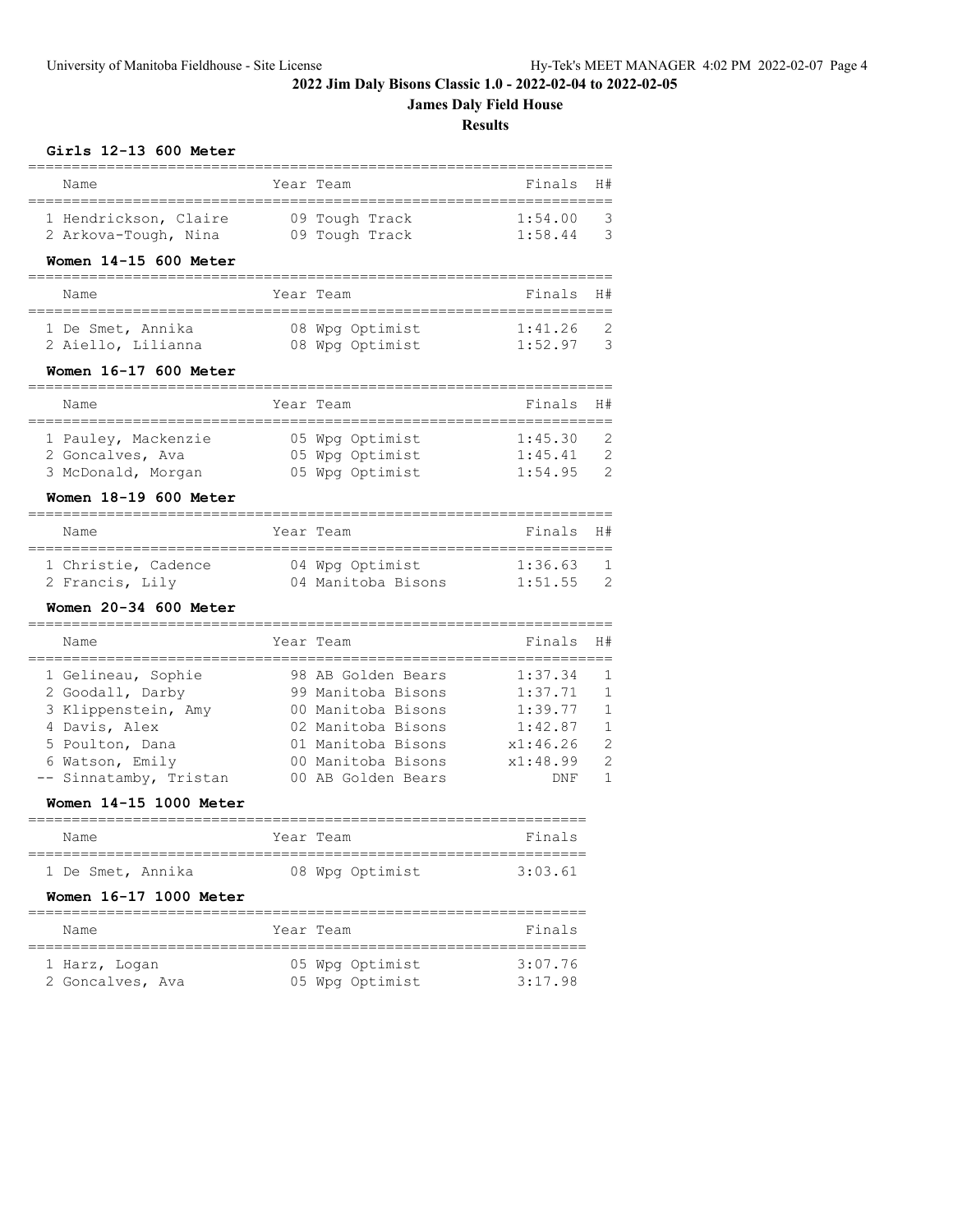# **James Daly Field House**

**Results**

| Women 18-19 1000 Meter                               |      |                                      |                     |
|------------------------------------------------------|------|--------------------------------------|---------------------|
| Name                                                 |      | Year Team                            | Finals              |
| 1 Christie, Cadence                                  |      | 04 Wpg Optimist                      | 2:59.24             |
| Women 20-34 1000 Meter                               |      |                                      |                     |
| Name                                                 |      | Year Team                            | Finals              |
| 1 Klippenstein, Amy                                  |      | 00 Manitoba Bisons                   | 3:00.12             |
| 2 Kroeker, Angela                                    |      | 01 Manitoba Bisons                   | 3:01.21             |
| 3 Nwagbo, Chioma                                     |      | 00 Manitoba Bisons                   | 3:06.50             |
| Women 16-17 1500 Meter                               |      |                                      |                     |
| Name                                                 | Year | Team                                 | Finals              |
| 1 Harz, Logan                                        |      | 05 Wpg Optimist                      | 5:04.62             |
| 2 Christianson, Mikaela                              |      | 06 Fort Richmond<br>06 Fort Richmond | 6:11.45<br>6:13.94  |
| 3 Koechy, Rhea                                       |      |                                      |                     |
| Women 18-19 1500 Meter<br>=================          |      |                                      |                     |
| Name<br>============                                 |      | Year Team                            | Finals              |
| 1 Brown, Naomi                                       |      | 03 Triathlon Manitoba                | 5:44.98             |
| Women 20-34 1500 Meter                               |      |                                      |                     |
| Name<br>==================                           | .    | Year Team                            | Finals              |
| 1 Kroeker, Angela                                    |      | 01 Manitoba Bisons                   | 4:57.27             |
| 2 Shier, Aspen                                       |      | 01 Manitoba Bisons                   | 5:36.86             |
| 3 Van Heyst, Megan                                   |      | 02 Manitoba Bisons                   | 5:53.45             |
| Women 14-15 3000 Meter<br>========================== |      |                                      |                     |
| Name                                                 |      | Year Team                            | Finals              |
| 1 Neufeld, Arianna                                   |      | 07 Wpg Optimist                      | 14:19.89            |
| Women 20-34 3000 Meter<br>==========                 |      |                                      |                     |
| Name                                                 |      | rear Team                            | Finals<br>========= |
| 1 Morisseau, Hailee                                  |      | 99 Manitoba Bisons                   | 10:18.85            |
| 2 Shier, Aspen                                       |      | 01 Manitoba Bisons                   | 11:53.79            |
| Women 60 Meter Hurdles 0.84m-8.5m                    |      |                                      |                     |
| Name                                                 |      | Year Team                            | Finals              |
| 1 Poulton, Tess                                      |      | 99 Manitoba Bisons                   | 10.19               |
| 2 Gurney, Asha                                       |      | 01 Manitoba Bisons                   | 10.30               |
| 3 Tasche, Hillarie                                   |      | 85 Manitoba Bisons                   | 10.75               |
| 4 Wrublowsky, Megan                                  |      | 98 Manitoba Bisons                   | x10.93              |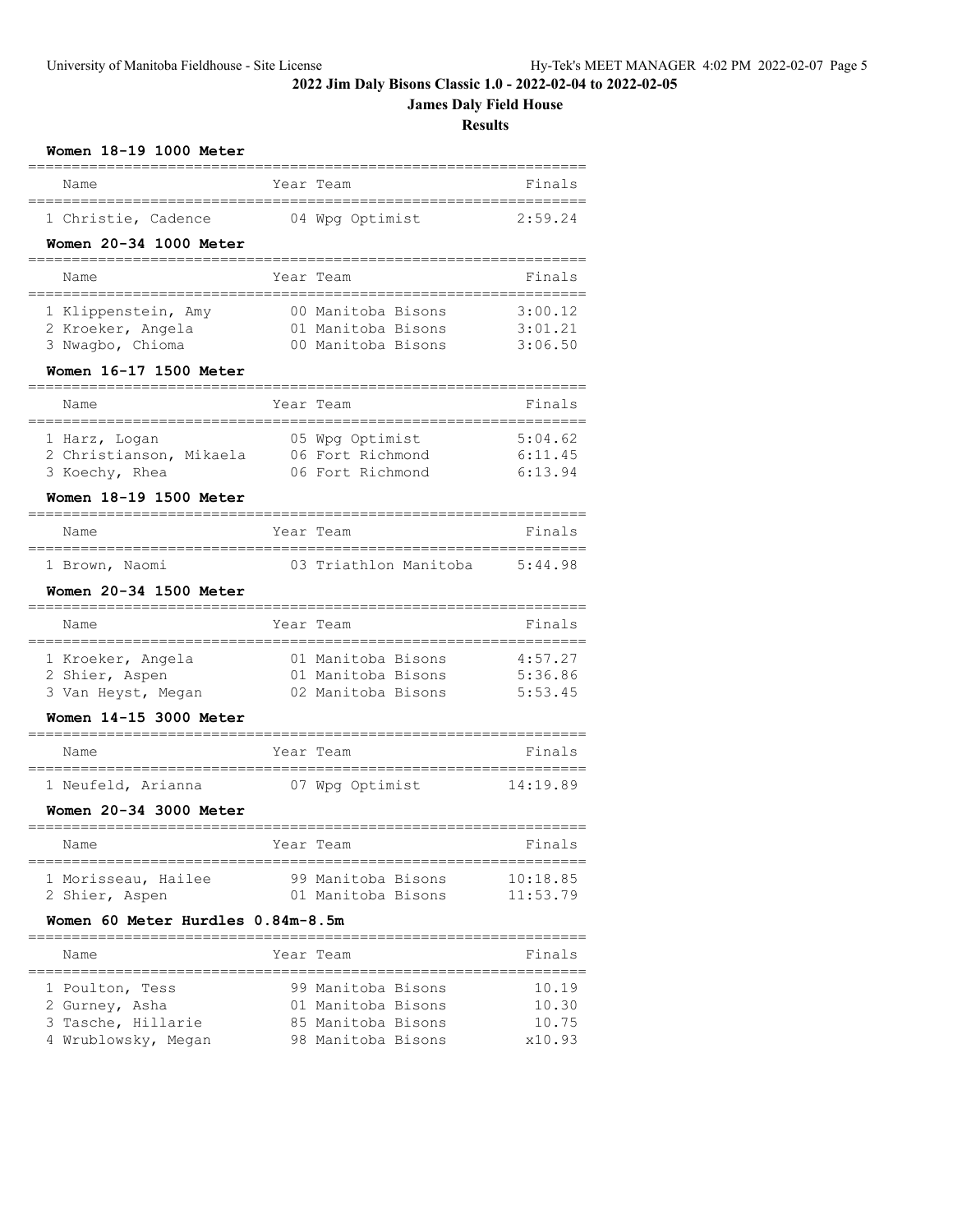# **James Daly Field House**

**Results**

#### **Women 4x200 Meter Relay**

| Team                              |                           | Finals     |
|-----------------------------------|---------------------------|------------|
|                                   |                           |            |
| 1 Alberta Golden Bears/Pandas     | $\mathsf{r}_{\mathsf{A}}$ | 1:42.44    |
| 2 Manitoba Bisons<br>$\mathbf{A}$ |                           | 1:45.74    |
| -- Manitoba Bisons<br>$'$ R $'$   |                           | <b>RNE</b> |

### **Women 14-15 High Jump**

| Name                                                           | Year Team |                 | Finals |
|----------------------------------------------------------------|-----------|-----------------|--------|
| 1 Akinlade, Esther<br>1.16 1.21 1.31 1.36<br>O XO XXX          |           | 08 Wpg Optimist | 1.31m  |
| 2 Udumullage, Kavishi<br>1.16 1.21 1.26 1.31 1.36<br>YY∩<br>XΟ | XXX       | 08 Wpg Optimist | 1.31m  |

### **Women 16-17 High Jump**

| Name                                                                                      | Year Team       | Finals |
|-------------------------------------------------------------------------------------------|-----------------|--------|
| 1 Owzarek, Julia<br>1.16 1.21 1.26 1.31 1.36 1.41 1.46 1.51 1.56                          | 06 Wpg Optimist | 1.51m  |
| P P P P O O XXO<br>2 Costamagna Soto, Chiara 05 Fort Richmond<br>1.16 1.21 1.26 1.31 1.36 | OXXX O          | 1.31m  |

# **Women 18-19 High Jump**

| Name                 |  |    |    | Year Team |                    |                                                       | Finals |
|----------------------|--|----|----|-----------|--------------------|-------------------------------------------------------|--------|
|                      |  |    |    |           |                    |                                                       |        |
| 1 Deurbrouck, Jaylyn |  |    |    |           | 03 Manitoba Bisons |                                                       | 1.51m  |
|                      |  |    |    |           |                    | 1, 16 1, 21 1, 26 1, 31 1, 36 1, 41 1, 46 1, 51 1, 56 |        |
|                      |  | P. | P. | D         |                    | <b>XXX</b>                                            |        |

# **Women 20-34 High Jump**

| Name                                                                                                       | Year Team                                         | Finals |
|------------------------------------------------------------------------------------------------------------|---------------------------------------------------|--------|
| 1 Gurney, Asha<br>1.16 1.21 1.26 1.31 1.36 1.41 1.46 1.51 1.56<br>P P P P<br>Ρ<br>P                        | 01 Manitoba Bisons<br>$\circ$<br>XO<br><b>XXX</b> | 1.51m  |
| 1 Gundrum, Natalie<br>1.16 1.21 1.26 1.31 1.36 1.41 1.46 1.51 1.56<br>$P \qquad \qquad$<br>P P P<br>Ρ<br>Ρ | 01 Manitoba Bisons<br>$\circ$<br>XO.<br>XXX       | 1.51m  |
| 1 Ayoade, Amina<br>1.16 1.21 1.26 1.31 1.36 1.41 1.46 1.51 1.56<br>P<br>P<br>P<br>Ρ                        | 01 Manitoba Bisons<br>P<br>XΟ<br>∩<br>XXX         | 1.51m  |

### **Women 18-19 Pole Vault**

| Name | Year Team | Fina<br>$\sim$ |
|------|-----------|----------------|
|      |           |                |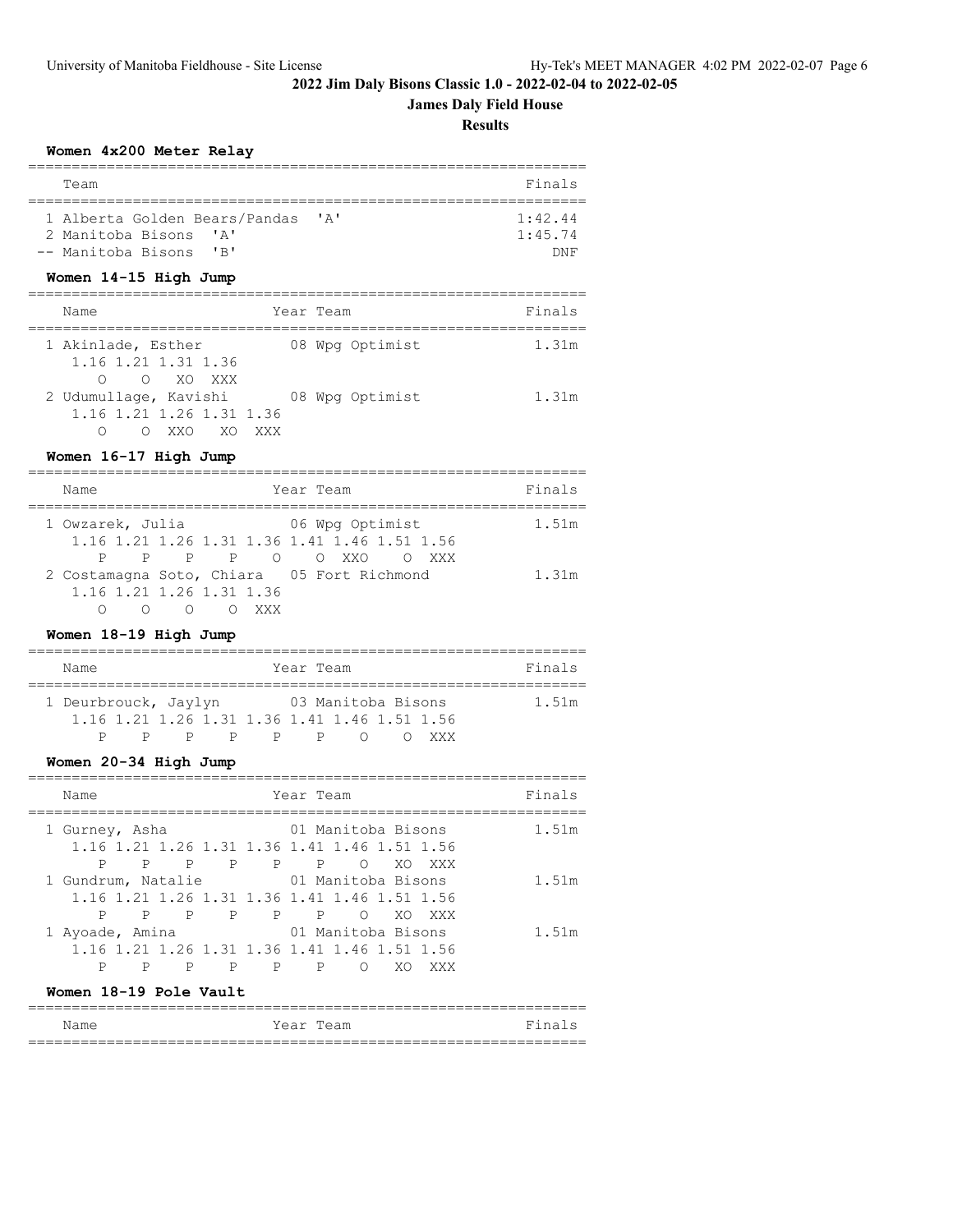**James Daly Field House**

#### **Results**

### **....Women 18-19 Pole Vault**

| 1 Pilat, Arianna | 03 Unattached-Manitoba | 2.25m |
|------------------|------------------------|-------|
| 2.15 2.25 2.35   |                        |       |
| OOXXX            |                        |       |

# **Women 20-34 Pole Vault**

| Name        |                                                                           | Year Team          | Finals |
|-------------|---------------------------------------------------------------------------|--------------------|--------|
|             | 1 Bazin, Danica<br>3.05 3.15 3.25<br>O XXX<br>∩                           | 00 Wpg Optimist    | 3.15m  |
|             | 2 Turner, Hayley<br>2.75 2.85 2.95 3.05<br>$\Omega$<br>XXX<br>∩<br>$\cap$ | 02 Manitoba Bisons | 2.95m  |
| 2.75<br>XXX | -- Gundrum, Natalie                                                       | 01 Manitoba Bisons | ΝH     |

### **Women 35+ Pole Vault**

| Name                               |  | Year Team          | Finals |
|------------------------------------|--|--------------------|--------|
| -- Tasche, Hillarie<br>3.15<br>YYY |  | 85 Manitoba Bisons | ΝH     |

# **Girls 11&U Long Jump**

| Name                 |  | Year Team                         |                 |  | Finals |
|----------------------|--|-----------------------------------|-----------------|--|--------|
| 1 Czigler, Cassandra |  |                                   | 11 Wpg Optimist |  | 2.81m  |
|                      |  | 2.80m 1.66m FOUL 2.58m 2.81m FOUL |                 |  |        |

# **Girls 12-13 Long Jump**

| Name              |  | Year Team                                             |  | Finals |
|-------------------|--|-------------------------------------------------------|--|--------|
| 1 Oderemi, Esther |  | 09 Wpg Optimist<br>3.97m 3.70m 4.12m FOUL FOUL FOUL   |  | 4.12m  |
| 2 Gripp, Emily    |  | 10 Wpg Optimist<br>FOUL 3.61m 3.56m FOUL FOUL 3.58m   |  | 3.61m  |
| 3 Petrie, Fiona   |  | 09 Tough Track<br>3.30m 3.36m 3.37m 3.47m 3.47m 3.34m |  | 3.47m  |

### **Women 14-15 Long Jump**

| Name                  |  | Year Team                                                                                  | Finals |
|-----------------------|--|--------------------------------------------------------------------------------------------|--------|
| 1 Akinlade, Esther    |  | 08 Wpg Optimist<br>4.20m  4.11m  4.07m  4.08m  4.20m  4.25m                                | 4.25m  |
| 2 Udumullage, Kavishi |  | 08 Wpg Optimist<br>3.51m 4.01m 3.83m 3.78m 3.77m 3.78m                                     | 4.01m  |
| 3 Myers, Molly        |  | 08 Tough Track                                                                             | 3.86m  |
| 4 Oderemi, Elizabeth  |  | 3.42m 3.86m FOUL 3.74m 3.76m FOUL<br>08 Wpg Optimist<br>3.10m 2.99m FOUL 2.81m 3.17m 3.09m | 3.17m  |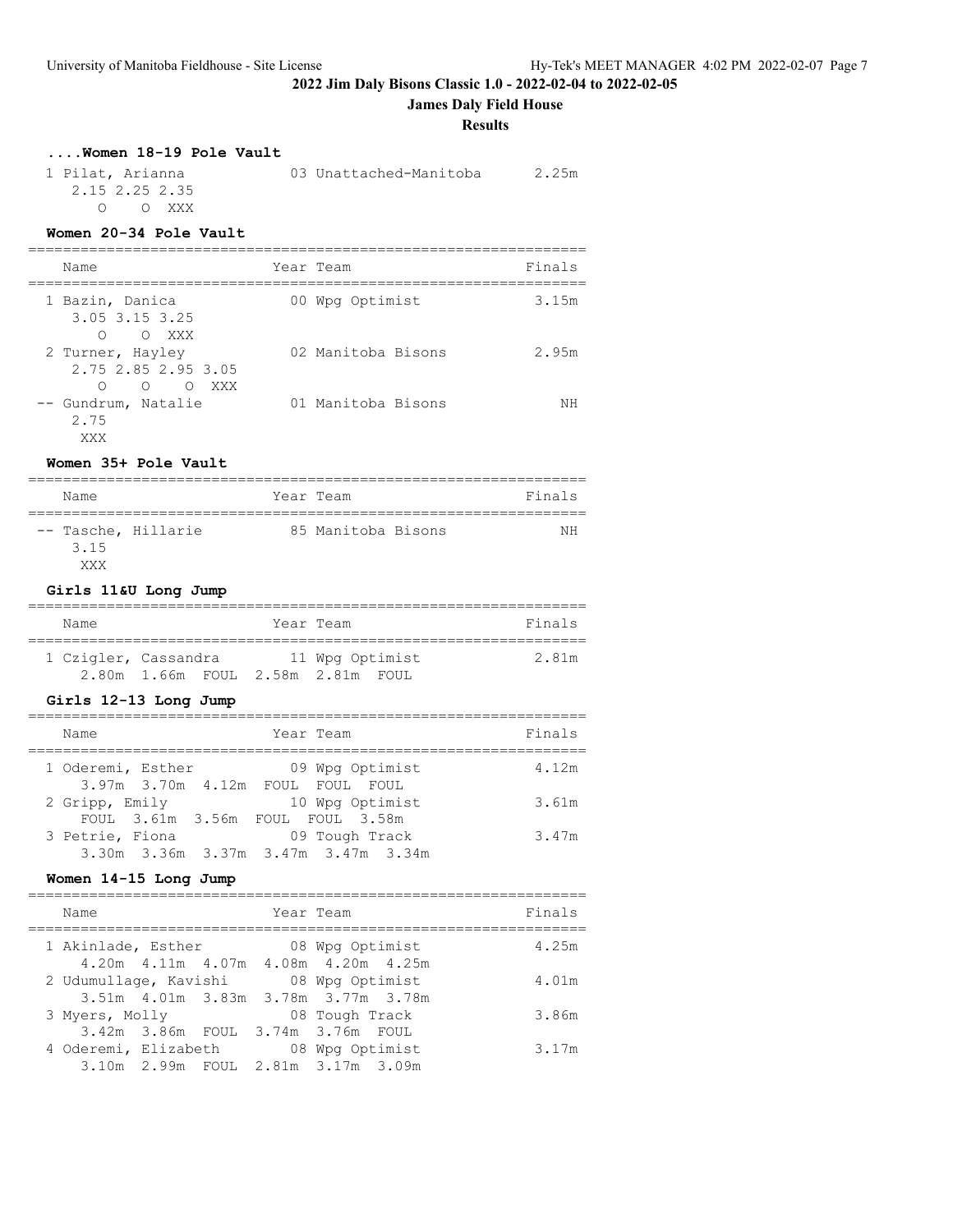# **James Daly Field House**

**Results**

### **Women 16-17 Long Jump**

| Name                                                      |  | Year Team |                 | Finals |
|-----------------------------------------------------------|--|-----------|-----------------|--------|
| 1 Lawrence, Arriana<br>4.79m FOUL 5.16m 5.25m 5.10m 5.18m |  |           | 05 Wpg Optimist | 5.25m  |

# **Women 20-34 Long Jump**

| Name                                             | Year Team                                                | Finals<br>H#             |
|--------------------------------------------------|----------------------------------------------------------|--------------------------|
| 1 Rajapakse, Dinu                                | 01 Manitoba Bisons<br>FOUL 4.88m 4.83m 4.78m 4.70m 4.74m | 4.88m 2                  |
| 2 Adepoju, Eniola<br>4.80m  4.82m  FOUL          | 99 Manitoba Bisons<br>FOUL<br>FOUL.<br>FOUL.             | 4.82m<br>-2              |
| 3 Gurney, Asha                                   | 01 Manitoba Bisons<br>FOUL 4.62m 4.61m 4.50m 4.47m FOUL  | 4.62m<br>2               |
| 4 Knaggs, Brooklyn<br>$FOIII.$ 4.25 $m$ $FOIII.$ | 00 Manitoba Bisons<br>FOUL 4.15m 4.62m                   | $\overline{2}$<br>x4.62m |

# **Women 20-34 Triple Jump**

| Year Team<br>Name                                                                   | Finals |
|-------------------------------------------------------------------------------------|--------|
| 1 Burkard, Annika<br>98 Manitoba Bisons<br>10.90m 10.92m 11.00m<br>FOUL FOUL 10.72m | 11.00m |
| 99 Manitoba Bisons<br>2 Adepoju, Eniola<br>10.19m 10.78m 10.72m 9.64m 10.39m 10.40m | 10.78m |
| 3 Rajapakse, Dinu<br>01 Manitoba Bisons<br>10.48m FOUL FOUL 10.71m 10.53m 10.58m    | 10.71m |
| 00 Manitoba Bisons<br>4 Chesley, Lexis<br>FOUL 9.80m 9.50m FOUL 9.47m<br>FOUL.      | x9.80m |

# **Women Shot Put 4kg**

| Finals<br>Name<br>Year Team<br>14.68m<br>00 Manitoba Bisons<br>1 McConnell, Anna<br>14.08m  13.96m  FOUL  14.36m  14.05m  14.68m<br>99 AB Golden Bears<br>11.73m<br>2 Enstrom, Brittany<br>11.08m  10.13m  10.73m  11.73m  11.29m  11.61m<br>3 Manaigre, Chloe<br>02 Wpg Optimist<br>10.64m<br>FOUL 9.85m 10.64m 10.62m FOUL FOUL<br>9.85m<br>02 Manitoba Bisons<br>4 Smith, Janai<br>9.01m 9.43m FOUL 9.54m 9.33m 9.85m<br>9.29m<br>00 Manitoba Bisons<br>5 Knaggs, Brooklyn<br>FOUL 8.94m 9.29m FOUL 9.29m<br><b>FOUL</b><br>6 English, Natasha         03 Manitoba Bisons<br>x9.13m<br>7.95m 9.13m 8.46m FOUL<br>FOUL<br>FOUL |  |  |
|----------------------------------------------------------------------------------------------------------------------------------------------------------------------------------------------------------------------------------------------------------------------------------------------------------------------------------------------------------------------------------------------------------------------------------------------------------------------------------------------------------------------------------------------------------------------------------------------------------------------------------|--|--|
|                                                                                                                                                                                                                                                                                                                                                                                                                                                                                                                                                                                                                                  |  |  |
|                                                                                                                                                                                                                                                                                                                                                                                                                                                                                                                                                                                                                                  |  |  |
|                                                                                                                                                                                                                                                                                                                                                                                                                                                                                                                                                                                                                                  |  |  |
|                                                                                                                                                                                                                                                                                                                                                                                                                                                                                                                                                                                                                                  |  |  |
|                                                                                                                                                                                                                                                                                                                                                                                                                                                                                                                                                                                                                                  |  |  |
|                                                                                                                                                                                                                                                                                                                                                                                                                                                                                                                                                                                                                                  |  |  |
|                                                                                                                                                                                                                                                                                                                                                                                                                                                                                                                                                                                                                                  |  |  |

# **Women Weight Throw 9.07kg**

| Name                |  | Year Team                               | Finals |
|---------------------|--|-----------------------------------------|--------|
| 1 Enstrom, Brittany |  | 99 AB Golden Bears                      | 13.81m |
|                     |  | 13.24m 13.17m 13.81m 13.55m 13.33m FOUL |        |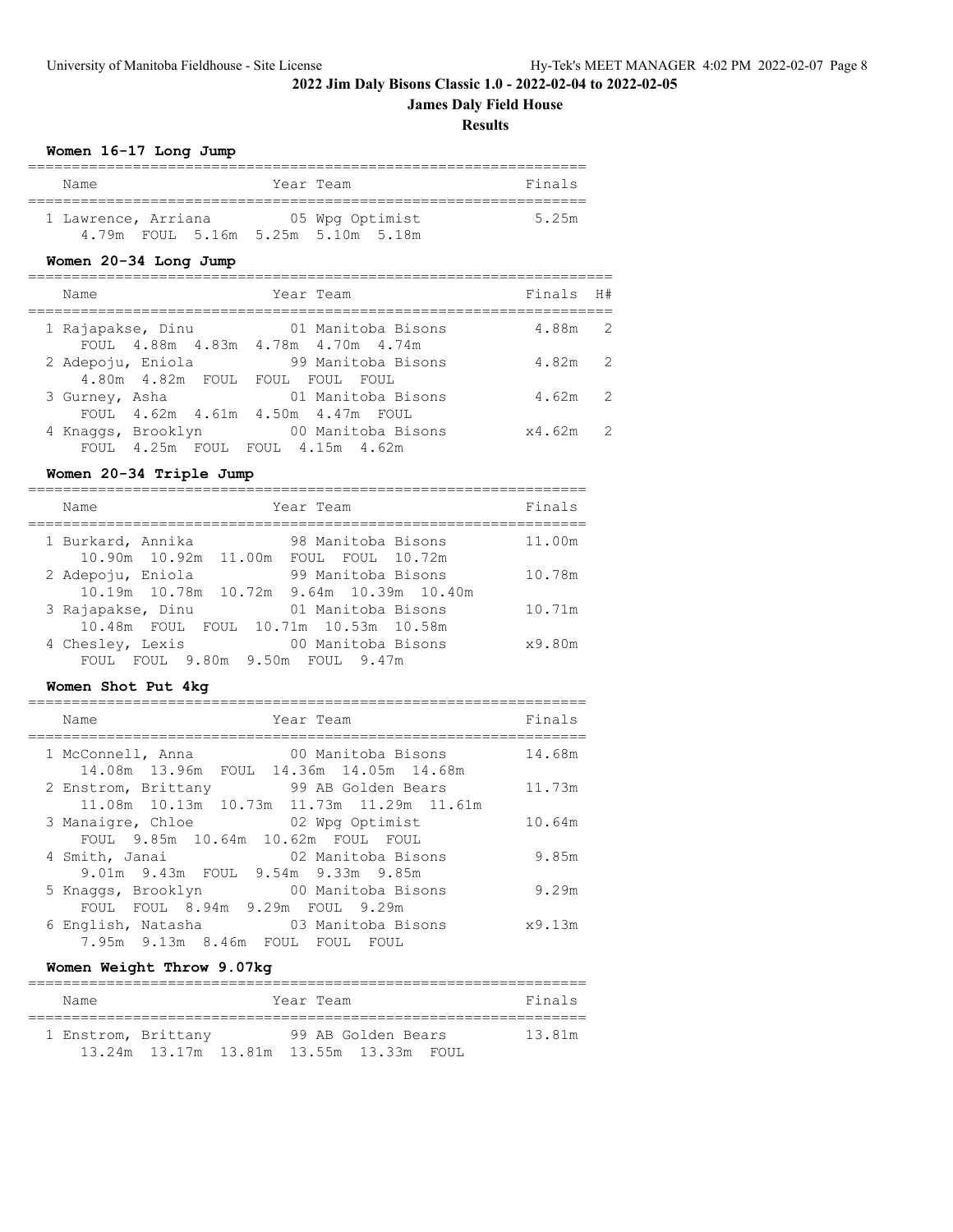**James Daly Field House**

#### **Results**

# **....Women Weight Throw 9.07kg**

| 2 Clarke, Kaitlyn  | 01 Manitoba Bisons                      | 13.07m |
|--------------------|-----------------------------------------|--------|
|                    | 11.73m 12.29m FOUL 13.01m 12.35m 13.07m |        |
| 3 Matwyczuk, Alexa | 93 Flying M AC                          | 12.86m |
|                    | 11.56m 12.65m 12.20m 12.74m 12.86m FOUL |        |
| 4 English, Natasha | 03 Manitoba Bisons                      | 10.17m |
|                    | FOUL 9.49m 10.17m FOUL 9.75m FOUL       |        |
| 5 Grewal, Diviyot  | 99 Manitoba Bisons                      | 8.25m  |
|                    | 7.74m 8.25m FOUL FOUL 7.46m 6.93m       |        |

# **Women 60 Meter Hurdles 0.762m -7.5m U12**

| Name |                      | Year Team |                 | Finals |
|------|----------------------|-----------|-----------------|--------|
|      |                      |           |                 |        |
|      | 1 Czigler, Cassandra |           | 11 Wpg Optimist | 17.33  |

### **Women 60 Meter Hurdles 0.762m -7.5m U14**

| Name              | Year Team |                 | Finals |
|-------------------|-----------|-----------------|--------|
| 1 Oderemi, Esther |           | 09 Wpg Optimist | 12.35  |
| 2 Gripp, Emily    |           | 10 Wpg Optimist | 12 79  |

### **Women 60 Meter Hurdles 0.762m -8.0m U16**

| Name                  | Year Team       | Finals |
|-----------------------|-----------------|--------|
|                       |                 |        |
| 1 Akinlade, Esther    | 08 Wpg Optimist | 11.65  |
| 2 Udumullage, Kavishi | 08 Wpg Optimist | 12.65  |
| 3 Oderemi, Elizabeth  | 08 Wpg Optimist | 13.81  |

#### **Women 60 Meter Hurdles 0.762m -8.5m U18**

| Name |                       | Year Team |                 | Finals |
|------|-----------------------|-----------|-----------------|--------|
|      | 1 Romans, Emma-Hailey |           | 05 Wpg Optimist | 10.62  |

### **Men 11&U 60 Meter**

| Name          |                                           |  | Year Team |  | Prelims H# |  |
|---------------|-------------------------------------------|--|-----------|--|------------|--|
|               |                                           |  |           |  |            |  |
| Preliminaries |                                           |  |           |  |            |  |
|               | 1 Tekle Weldegebriel, Noah 11 Tough Track |  |           |  | $9.95q$ 2  |  |

#### **Men 12-13 60 Meter**

| Name                               | Year Team                          | Prelims H#              |  |
|------------------------------------|------------------------------------|-------------------------|--|
| 1 Dalke, Edwin<br>2 Sukich, Colton | 09 Wpg Optimist<br>10 Wpg Optimist | 9.68q $1$<br>$10.12q$ 2 |  |

### **Men 14-15 60 Meter**

| Name               | Year Team       | Prelims |
|--------------------|-----------------|---------|
| 1 Burchill, Terick | 07 Wpg Optimist | 7.72a   |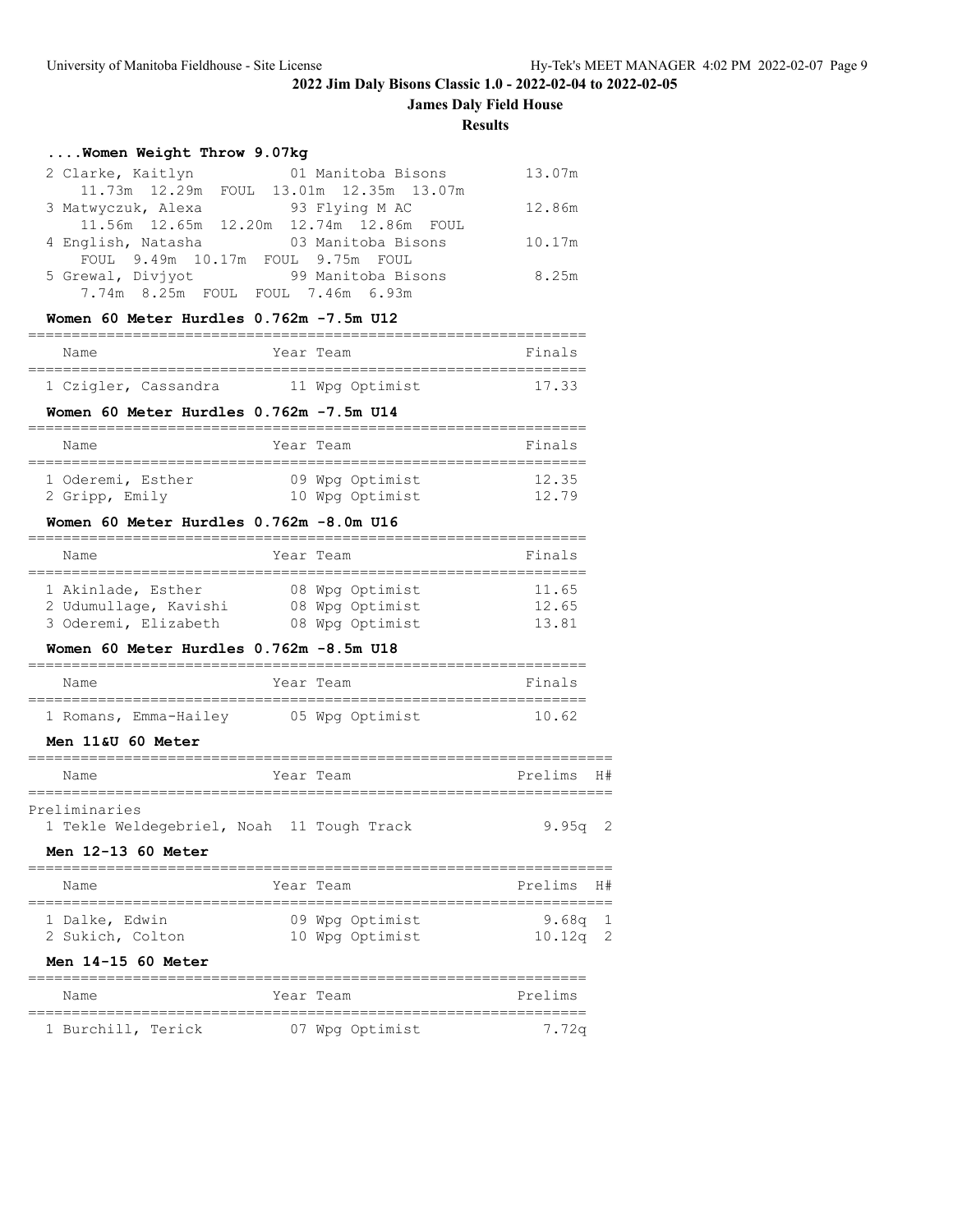# **James Daly Field House**

**Results**

## **Men 16-17 60 Meter**

|        | Name<br>=============                                 | ========================== | Year Team                   | Prelims<br>======      | H#             |
|--------|-------------------------------------------------------|----------------------------|-----------------------------|------------------------|----------------|
|        | 1 Odeleye, Olayinka                                   |                            | 05 Wpg Optimist             | 7.33a                  | 3              |
|        | 2 Todd, Edwin                                         |                            | 05 Wpg Optimist             | 7.41q                  | 4              |
|        | 3 Suderman, Cade                                      |                            | 05 Fort Richmond            | 7.79q                  | 4              |
|        | 4 Hutchison-Campbell, Conn 06 Wpg Optimist            |                            |                             | 7.99q                  | $\mathbf{2}$   |
|        | 5 Nasir, Ali                                          |                            | 06 Fort Richmond            | 8.34q                  | 3              |
|        | Men 16-17 60 Meter                                    |                            |                             |                        |                |
|        | Name                                                  |                            | Year Team                   | Finals                 | H#             |
| Finals | ==========                                            |                            |                             |                        |                |
|        | 1 Todd, Edwin                                         |                            | 05 Wpg Optimist             | 7.41                   | 1              |
|        | Men 18-19 60 Meter                                    |                            |                             |                        |                |
|        | Name                                                  |                            | Year Team                   | Prelims                | H#             |
|        | ============<br>Preliminaries                         |                            |                             |                        |                |
|        | 1 Davis, Tyrell                                       |                            | 04 Bison Athletics          | 6.93q                  | 3              |
|        | 2 Miller Harms, Wilhelm                               |                            | 03 Manitoba Bisons          | 7.31q                  | 4              |
|        | 3 Andres, Adam                                        |                            | 03 Manitoba Bisons          | 7.36q                  | 1              |
|        | 4 Akunne, Sean                                        |                            | 04 Fort Richmond            | 7.92q                  | $\overline{4}$ |
|        | Men 18-19 60 Meter<br>.___________________________    |                            | ---------------------       |                        |                |
|        | Name<br>============                                  |                            | Year Team<br>-------------- | Finals<br>============ | H#             |
| Finals |                                                       |                            |                             |                        |                |
|        | 1 Davis, Tyrell                                       |                            | 04 Bison Athletics          | 6.90                   | 1              |
|        | 2 Andres, Adam                                        |                            | 03 Manitoba Bisons          | 7.35                   | 2              |
|        | Men 20-34 60 Meter<br>=============================== |                            | -------------------         |                        |                |
|        | Name                                                  |                            | Year Team                   | Prelims                | H#             |
|        | Preliminaries                                         |                            |                             |                        |                |
|        | 1 Hreno, Stefan                                       |                            | 98 Manitoba Bisons          | 6.77q                  | 4              |
|        | 2 Soufi, Jordan                                       |                            | 01 Manitoba Bisons          | 6.84q                  | 1              |
|        | 3 Essapa, Evan                                        |                            | 99 AB Golden Bears          | 6.93q                  | 3              |
|        | 4 Lewis, Brian                                        |                            | 99 Manitoba Bisons          | 6.96q                  | $\overline{2}$ |
|        | 5 Regnier, Sebastien                                  |                            | 99 Manitoba Bisons          | 7.00q                  | $\overline{4}$ |
|        | 6 Rose, Justin                                        |                            | 01 AB Golden Bears          | 7.12q                  | $\mathbf{1}$   |
|        | 7 Cole, Austin                                        |                            | 98 AB Golden Bears          | 7.16q                  | 2              |
|        | 8 Gross, Alexander                                    |                            | 00 AB Golden Bears          | 7.17q                  | 1              |
|        | 9 Davis, Mike                                         |                            | 97 Unattached-Manitoba      | 7.26q                  | 2              |
|        | 10 Joseph, Josh                                       |                            | 00 Manitoba Bisons          | 7.27q                  | 3              |
|        | 11 Maula, Oliver                                      |                            | 98 Wpg Optimist             | 7.50q                  | 1              |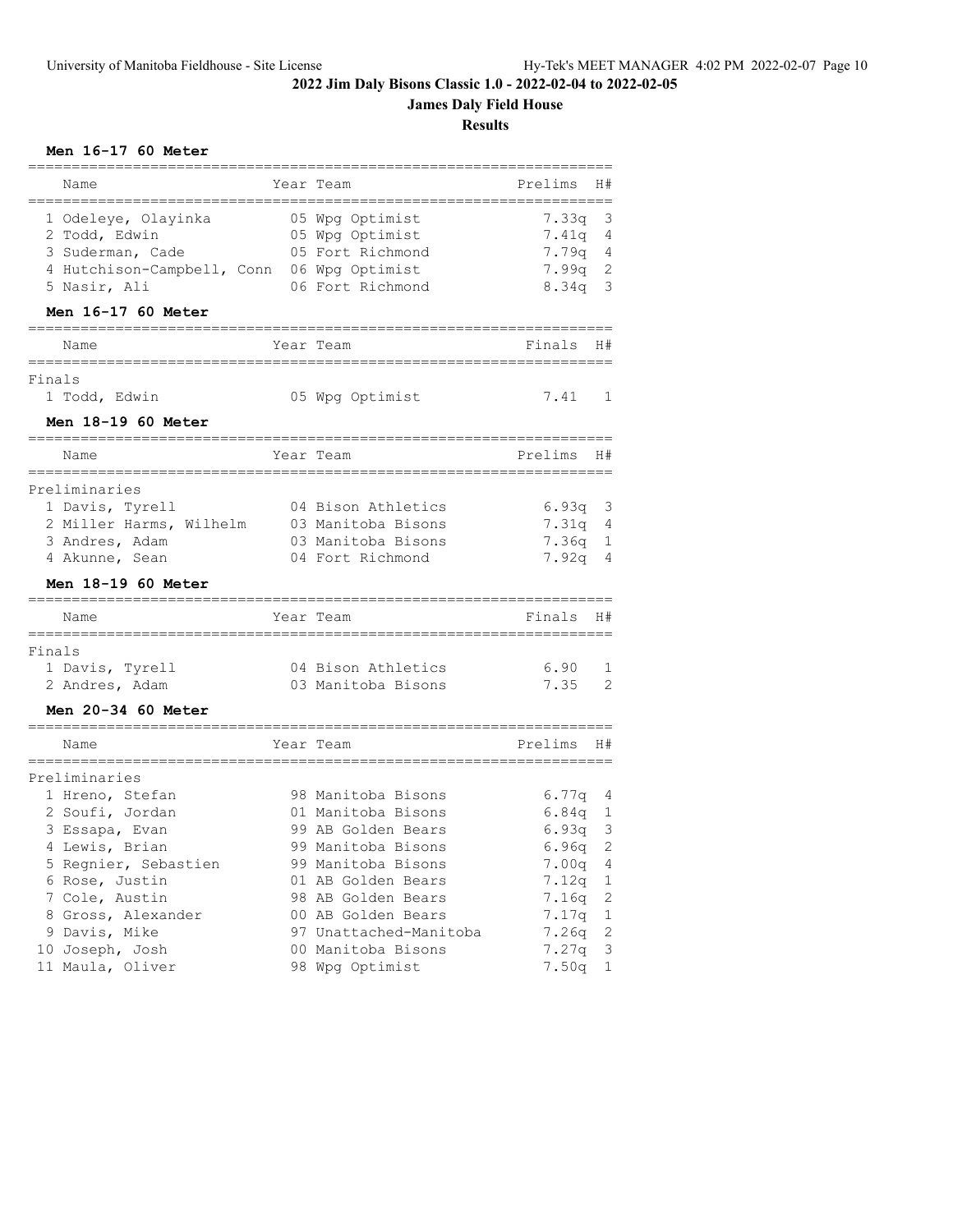# **James Daly Field House**

**Results**

### **Men 20-34 60 Meter**

| Name<br>Year Team<br>Finals |                        | Finals | H#             |
|-----------------------------|------------------------|--------|----------------|
|                             |                        |        |                |
|                             |                        |        |                |
|                             |                        |        |                |
| 1 Hreno, Stefan             | 98 Manitoba Bisons     | 6.76   |                |
| 2 Soufi, Jordan             | 01 Manitoba Bisons     | 6.79   |                |
| 3 Lewis, Brian              | 99 Manitoba Bisons     | 6.83   |                |
| 4 Essapa, Evan              | 99 AB Golden Bears     | 6.95   |                |
| 5 Regnier, Sebastien        | 99 Manitoba Bisons     | x6.98  |                |
| 6 Rose, Justin              | 01 AB Golden Bears     | 7.05   | 1              |
| 7 Gross, Alexander          | 00 AB Golden Bears     | 7.14   | $\mathcal{L}$  |
| 8 Cole, Austin              | 98 AB Golden Bears     | x7.24  |                |
| 9 Davis, Mike               | 97 Unattached-Manitoba | 7.31   | $\mathfrak{D}$ |
| 10 Joseph, Josh             | 00 Manitoba Bisons     | x7.38  | $\mathfrak{D}$ |
| 11 Maula, Oliver            | 98 Wpg Optimist        | 7.56   | $\mathfrak{D}$ |
| Men 300 Meter               |                        |        |                |

| Name                       | Year Team          | Finals | H#            |
|----------------------------|--------------------|--------|---------------|
|                            |                    |        |               |
| 1 Cole, Austin             | 98 AB Golden Bears | 33.88  | 3             |
| 2 Li, Josh                 | 98 AB Golden Bears | 35.20  | 3             |
| 3 Rose, Justin             | 01 AB Golden Bears | 35.42  | $\mathbf{3}$  |
| 4 Cox-Yestrau, Tyler       | 02 Manitoba Bisons | 35.62  | 2             |
| 5 Morrison, Miquel         | 96 Manitoba Bisons | 37.78  | 2             |
| 6 Boyda, Ethan             | 01 Manitoba Bisons | 38.17  | 2             |
| 7 Tekle Weldegebriel, Esse | 07 Tough Track     | 42.90  | $\mathbf{1}$  |
| 8 Coward, Khalil           | 03 Manitoba Bisons | x44.03 | $\mathbf{1}$  |
| 9 Johar, Di                | 06 Fort Richmond   | 47.98  | 1             |
| 10 Dalke, Edwin            | 09 Wpg Optimist    | 52.80  | $\mathbf{1}$  |
| -- Neves, Noah             | 06 Tough Track     | DNF    | $\mathcal{L}$ |

### **Men 14-15 600 Meter**

| Name                                      | Year Team      | Finals H# |                |
|-------------------------------------------|----------------|-----------|----------------|
| 1 Fillion, Luc                            | 07 Tough Track | 1:33.39   | - 3            |
| 2 Tekle Weldegebriel, Esse 07 Tough Track |                | 1:37.76   | $\overline{4}$ |

## **Men 16-17 600 Meter**

| Name                 | Year Team       | Finals H#  |                |
|----------------------|-----------------|------------|----------------|
| 1 Civetta, Alejandro | 05 Tough Track  | 1:23.89    | - 2            |
| 2 Leppelmann, Jonah  | 05 Tough Track  | 1:33.88    | $\mathcal{E}$  |
| 3 Herie, Jase        | 06 Wpg Optimist | 1:42.81    | $\overline{4}$ |
| 4 Conrad, Jesse      | 06 Wpg Optimist | 1:50.68    | $\overline{4}$ |
| -- Spence, Lakota    | 05 Wpg Optimist | <b>DNF</b> | ्र             |

# **Men 18-19 600 Meter**

| Name                                                  | Year Team                                                      | Finals H#                     |                                       |
|-------------------------------------------------------|----------------------------------------------------------------|-------------------------------|---------------------------------------|
| 1 Simard, Andrew<br>2 Fillion, Noah<br>3 Wilder, Ross | 04 Unattached-Manitoba<br>03 Manitoba Bisons<br>04 Tough Track | 1:22.84<br>1:25.27<br>1:36.01 | $\overline{1}$<br>$\mathcal{L}$<br>्र |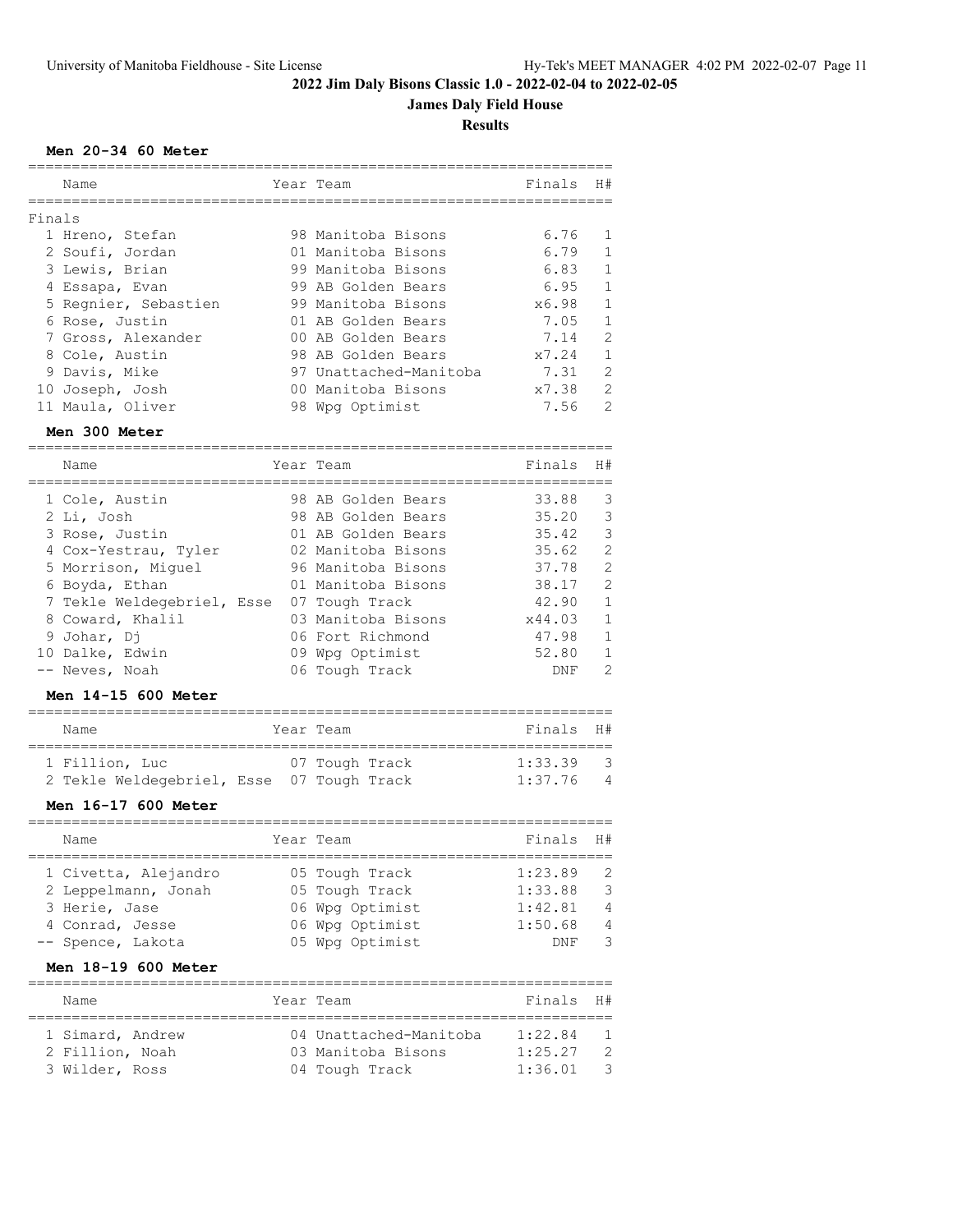**James Daly Field House**

### **Results**

**....Men 18-19 600 Meter**

4 McCulloch, Gavin 04 Wpg Optimist 1:45.34 4

## **Men 20-34 600 Meter**

| Name                       | Year Team          | Finals   | H#             |
|----------------------------|--------------------|----------|----------------|
| 1 Allen, Tristan           | 98 Manitoba Bisons | 1:21.25  | -1             |
| 2 Mann, Dawson             | 01 Manitoba Bisons | 1:22.55  | $\mathbf{1}$   |
| 3 Brandt-Ganding, Alexande | 00 Manitoba Bisons | 1:23.40  | $\mathbf{1}$   |
| 4 Exner, Matthew           | 99 Manitoba Bisons | x1:24.40 | $\mathbf{1}$   |
| 5 Farmer, Braedy           | 00 Manitoba Bisons | x1:25.70 | $\overline{1}$ |
| 6 Turon, Isaac             | 02 Manitoba Bisons | x1:26.20 | 2              |
| 7 Friesen, Scott           | 01 Manitoba Bisons | x1:27.97 | 2              |
| 8 Benjamin, Justin         | 00 Manitoba Bisons | x1:29.69 | 2              |
| 9 Plischke-Graham, Robert  | 99 Manitoba Bisons | x1:34.50 | 3              |
| 10 Mackay, Joshua          | 02 Wpg Optimist    | 1:38.55  | 3              |
| -- Morrison, Miquel        | 96 Manitoba Bisons | DNF      |                |

### **Men 16-17 1000 Meter**

| Name                                                                                                  | Year Team                                                                                | Finals                                              | H#                                                           |
|-------------------------------------------------------------------------------------------------------|------------------------------------------------------------------------------------------|-----------------------------------------------------|--------------------------------------------------------------|
| 1 Civetta, Alejandro<br>2 Kroeker, Carson<br>3 Leppelmann, Jonah<br>4 Spence, Lakota<br>5 Herie, Jase | 05 Tough Track<br>05 Tough Track<br>05 Tough Track<br>05 Wpg Optimist<br>06 Wpg Optimist | 2:37.99<br>2:54.03<br>2:54.60<br>2:56.34<br>3:09.47 | $\overline{1}$<br>$\overline{2}$<br>-2<br>2<br>$\mathcal{L}$ |
| 6 Conrad, Jesse<br>7 Leask, Isaiah                                                                    | 06 Wpg Optimist<br>06 Fort Richmond                                                      | 3:21.47<br>3:24.66                                  | $\mathcal{L}$<br>$\mathcal{L}$                               |
|                                                                                                       |                                                                                          |                                                     |                                                              |

# **Men 18-19 1000 Meter**

| Name                                     | Year Team                              | Finals H#          |  |
|------------------------------------------|----------------------------------------|--------------------|--|
| 1 Fillion, Noah<br>2 Parboosingh, Keaton | 03 Manitoba Bisons<br>04 Fort Richmond | 2:39.76<br>3:17.41 |  |

### **Men 20-34 1000 Meter**

| Name                     | Year Team          | Finals   |
|--------------------------|--------------------|----------|
| 1 Reimer, Calvin         | 01 Manitoba Bisons | 2:27.91  |
| 2 Berube, Simon          | 97 Bison Athletics | 2:28.06  |
| 3 Wood, Michael          | 98 Manitoba Bisons | 2:28.17  |
| 4 Kroeker, Justin        | 02 Manitoba Bisons | 2:29.45  |
| 5 Van Schepdael, Matthew | 96 Bison Athletics | 2:29.60  |
| 6 Exner, Matthew         | 99 Manitoba Bisons | x2:36.57 |
| 7 Apraiz Zenon, Unai     | 02 Manitoba Bisons | x2:47.71 |

#### **Men 35+ 1000 Meter**

| Name                                | Year Team                        | Finals H#          |                       |
|-------------------------------------|----------------------------------|--------------------|-----------------------|
| 1 Harder, Darcey<br>2 Flett, Gordon | 72 Roadkill RC<br>60 Roadkill RC | 3:13.30<br>3:58.24 | $\overline{2}$<br>- 2 |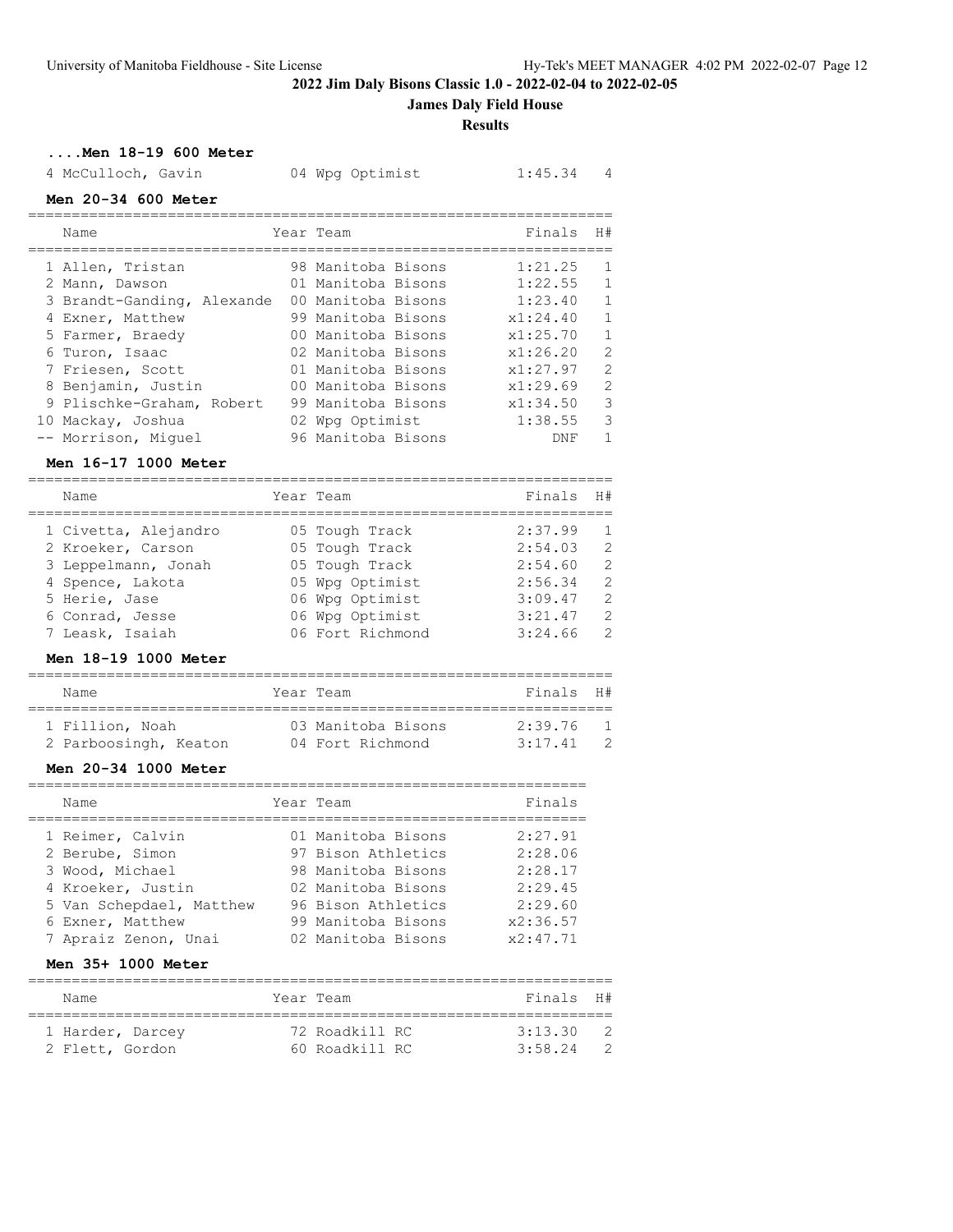**James Daly Field House**

**Results**

# **Men 16-17 1500 Meter**

| Name<br>----------<br>=========                | Year Team<br>===============             | Finals   |
|------------------------------------------------|------------------------------------------|----------|
| 1 Kroeker, Carson                              | 05 Tough Track                           | 4:28.44  |
| 2 Folly Beltrao, Eduardo                       | 05 Fort Richmond                         | 4:59.51  |
| 3 Simard, Nathan                               | 06 Unattached-Manitoba                   | 5:32.49  |
| Men 20-34 1500 Meter                           |                                          |          |
| Name                                           | Year Team                                | Finals   |
| =================<br>1 Wood, Michael           | 98 Manitoba Bisons                       | 3:55.62  |
| 2 Reimer, Calvin                               | 01 Manitoba Bisons                       | 3:59.89  |
| 3 Kroeker, Justin                              | 02 Manitoba Bisons                       | 4:01.33  |
| -- Van Schepdael, Matthew                      | 96 Bison Athletics                       | DNF      |
|                                                |                                          |          |
| Men 35+ 1500 Meter<br>======================== |                                          |          |
| Name<br>:============                          | Year Team                                | Finals   |
| 1 Faucher, Claude                              | 67 Unattached-Manitoba                   | 4:58.52  |
| Men 18-19 3000 Meter                           |                                          |          |
| Name                                           | Year Team<br>--------------------------- | Finals   |
| 1 Harris, Blake                                | 04 Triathlon Manitoba                    | 9:12.26  |
| 2 Szwajcer, Benjamin                           | 04 Vincent Massey                        | 10:39.03 |
| Men 20-34 3000 Meter                           |                                          |          |
| Name                                           | Year Team                                | Finals   |
| 1 Heschuk, Daniel                              | 96 Bison Athletics                       | 8:44.06  |
| 2 Malenchak, Josh                              | 95 Manitoba Bisons                       | 9:23.76  |
| 3 Peters, Dylan                                | 00 Unattached-Manitoba                   | 10:29.92 |
| Men 60 Meter Hurdles 1.067m-9.14m              |                                          |          |
| ==============================<br>Name         | ============<br>Year Team                | Finals   |
| 1 Speiser, Max                                 | 00 Manitoba Bisons                       | 8.86     |
| 2 Brar, Simranjeet Singh                       | 93 Wpg Optimist                          | 8.90     |
| 3 Joseph, Josh                                 | 00 Manitoba Bisons                       | 9.39     |
| Men 4x200 Meter Relay                          |                                          |          |
| ------                                         |                                          | ======== |
| Team                                           |                                          | Finals   |
| 1 Alberta Golden Bears/Pandas                  | $^{\prime}$ A $^{\prime}$                | 1:27.12  |
| 2 Manitoba Bisons<br>' A'                      |                                          | 1:28.82  |

 3 Manitoba Bisons 'B' x1:34.60 4 Winnipeg Optimist Athletics 'A'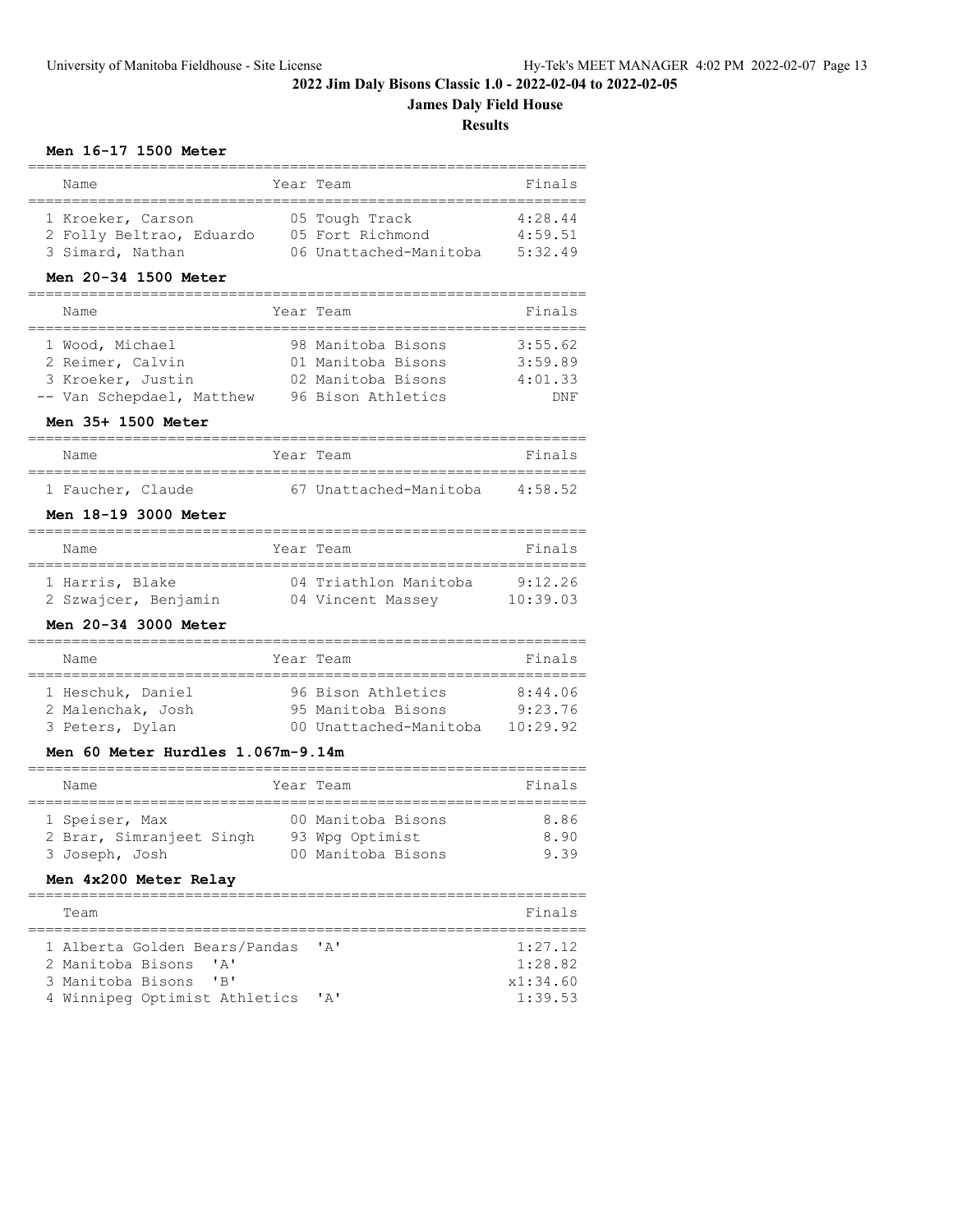# **James Daly Field House**

**Results**

# **Men 16-17 High Jump**

| Name             |                           | Year Team |                  | Finals |
|------------------|---------------------------|-----------|------------------|--------|
| $1 \quad 4 \cap$ | -- Folly Beltrao, Eduardo |           | 05 Fort Richmond | ΝH     |

# **Men 18-19 High Jump**

XXX

| Name                                           | Year Team        | Finals |
|------------------------------------------------|------------------|--------|
| 1 Macpherson, Liam<br>1.50 1.55 1.60<br>XOOXXX | 04 Fort Richmond | 1.55m  |
| 2 Akunne, Sean<br>1.40 1.45 1.50<br>XXX        | 04 Fort Richmond | 1.45m  |

# **Men 20-34 High Jump**

| Name                                                            | Year Team          | Finals |
|-----------------------------------------------------------------|--------------------|--------|
| 1 Peters, Isaac<br>1.85 1.89 1.92 1.96<br>XO.<br>O XO XXX       | 02 Manitoba Bisons | 1.92m  |
| 2 Speiser, Max<br>1.85 1.89 1.92<br>XXO XXO XXX                 | 00 Manitoba Bisons | 1.89m  |
| 2 Turner, Daxx<br>1.85 1.89 1.92<br>XO XO XXX                   | 02 Manitoba Bisons | 1.89m  |
| 4 Bachmier, Michael<br>1.50 1.55 1.60<br>XXX X<br>∩<br>$\Omega$ | 00 Manitoba Bisons | x1.55m |
| -- Olukoju, John<br>1.80<br>XXX                                 | 00 Manitoba Bisons | ΝH     |

### **Men 20-34 Pole Vault**

| Name                                                      | Year Team                                                                    | Finals |  |  |  |  |
|-----------------------------------------------------------|------------------------------------------------------------------------------|--------|--|--|--|--|
| 1 Bachmier, Michael<br>3.55 3.65 3.75 3.85 3.95 4.05 4.15 | 00 Manitoba Bisons                                                           | 4.05m  |  |  |  |  |
| XOP OP                                                    | XXX.                                                                         |        |  |  |  |  |
| -- Onraet, Derek                                          | 99 Manitoba Bisons<br>3.55 3.65 3.75 3.85 3.95 4.05 4.15 4.25 4.35 4.45 4.55 | ΝH     |  |  |  |  |
| P.<br>P<br>P <sub>2</sub>                                 | P P P<br>P                                                                   | XXX    |  |  |  |  |

# **Men 12-13 Long Jump**

| Name           |                                     | Year Team       | Finals |
|----------------|-------------------------------------|-----------------|--------|
| 1 Dalke, Edwin |                                     | 09 Wpg Optimist | 3.57m  |
|                | 3.36m 3.32m 3.28m 3.53m 3.46m 3.57m |                 |        |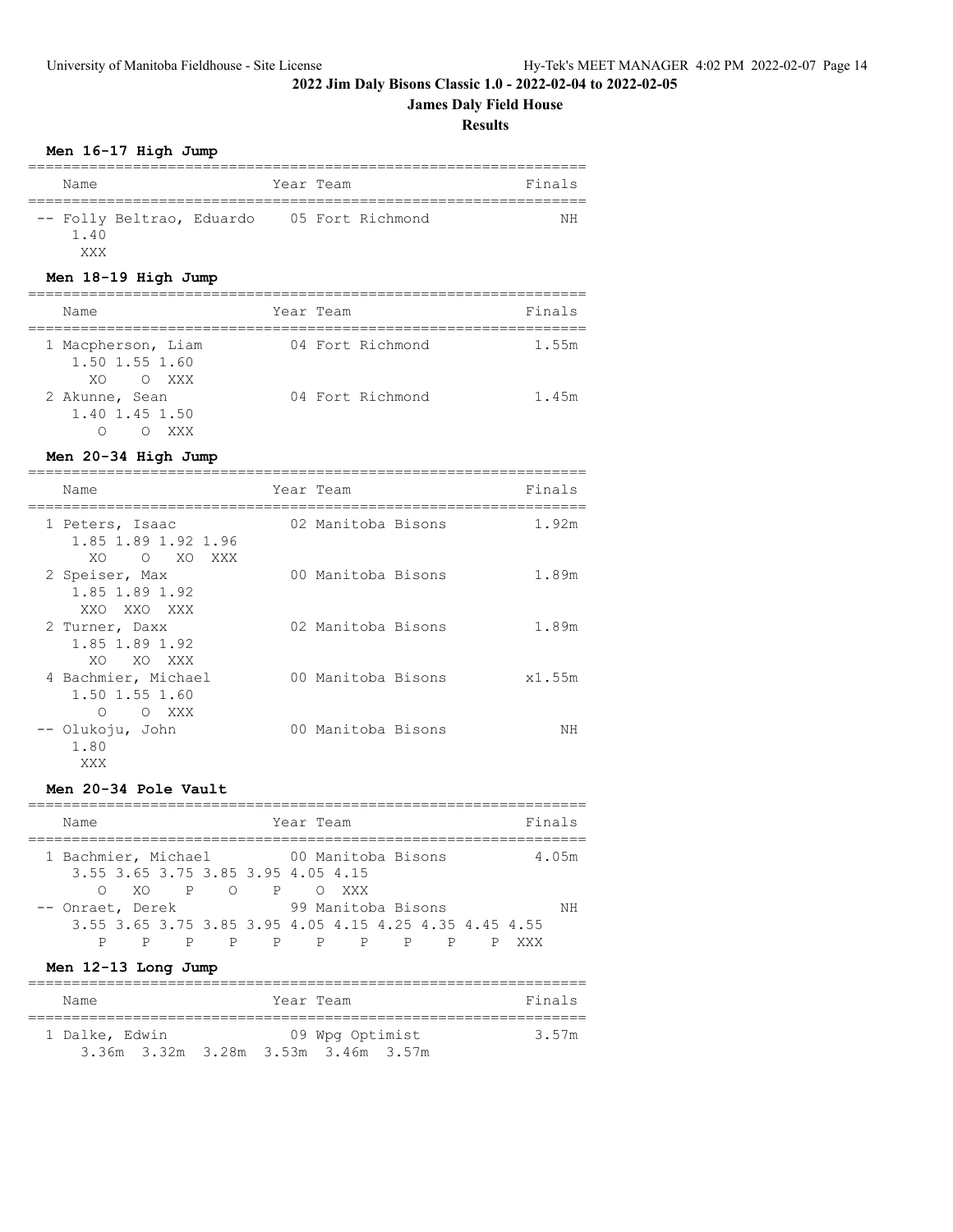**James Daly Field House**

#### **Results**

# **....Men 12-13 Long Jump**

| 2 Sukich, Colton |                                 |  | 10 Wpg Optimist | 3.32m |
|------------------|---------------------------------|--|-----------------|-------|
|                  | FOUL 3.32m 3.13m PASS PASS PASS |  |                 |       |

# **Men 16-17 Long Jump**

| Name                |  | Year Team                                               | Finals |
|---------------------|--|---------------------------------------------------------|--------|
| 1 Odeleye, Olayinka |  | 05 Wpg Optimist<br>5.58m 5.73m 5.81m 5.89m 5.87m 5.88m  | 5.89m  |
| 2 Albouchi, Malek   |  | 05 Fort Richmond<br>3.87m 3.92m 3.98m 3.94m 3.35m 4.00m | 4.00m  |
| 3 Chen, Jason       |  | 06 Fort Richmond<br>3.97m 3.97m FOUL 2.70m PASS PASS    | 3.97m  |
| 4 Johar, Dj         |  | 06 Fort Richmond<br>3.70m FOUL 3.68m 3.79m 3.86m FOUL   | 3.86m  |

### **Men 18-19 Long Jump**

| Name             |  | Year Team |                                                                | Finals |
|------------------|--|-----------|----------------------------------------------------------------|--------|
| 1 Coward, Khalil |  |           | 03 Manitoba Bisons<br>4.87m  4.86m  4.52m  4.70m  4.56m  4.64m | 4.87m  |

# **Men 20-34 Long Jump**

| Name                                          |  |                                | Year Team |                    | Finals |
|-----------------------------------------------|--|--------------------------------|-----------|--------------------|--------|
| 1 Hutchison-Campbell, Grah 02 Manitoba Bisons |  |                                |           |                    | 6.64m  |
|                                               |  | FOUL FOUL 6.64m FOUL PASS PASS |           |                    |        |
| 2 Norea, Caelan                               |  |                                |           | 02 Manitoba Bisons | 5.80m  |
| $5.80m$ FOUL                                  |  | FOUL 5.46m FOUL 5.33m          |           |                    |        |

# **Men 16-17 Triple Jump**

| Name |  | Year Team |                                            |  | Finals |
|------|--|-----------|--------------------------------------------|--|--------|
|      |  |           | 1 Hutchison-Campbell, Conn 06 Wpg Optimist |  | 11.22m |
|      |  |           | FOUL 11.09m 10.54m 10.96m 11.08m 11.22m    |  |        |

### **Men 20-34 Triple Jump**

| Name              |                              | Year Team |                          | Finals |
|-------------------|------------------------------|-----------|--------------------------|--------|
| 1 Turner, Daxx    |                              |           | 02 Manitoba Bisons       | 14.86m |
| 2 Nkwonta, Gee-Ef | FOUL FOUL 14.86m 14.65m FOUL |           | FOUL.<br>94 Wpg Optimist | 14.60m |
|                   | 14.60m FOUL FOUL 14.35m FOUL |           | - FOUL.                  |        |

# **Men 18-19 Shot Put 6kg**

| Name             | Year Team |                    | Finals |
|------------------|-----------|--------------------|--------|
|                  |           |                    |        |
| 1 Coward, Khalil |           | 03 Manitoba Bisons | 10 65m |